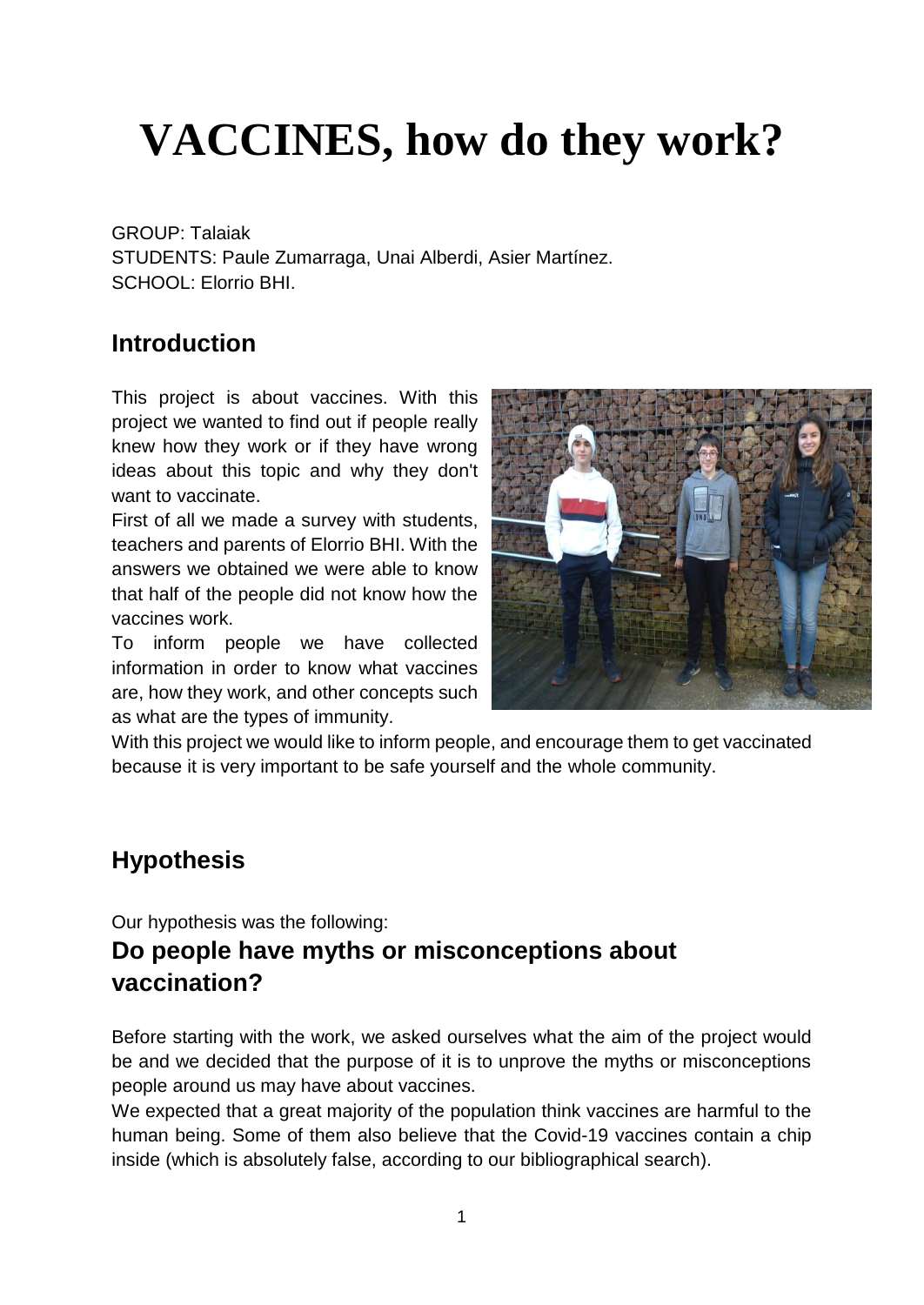#### **Materials and methods:**

Materials:

- A quest that was sent to to parents, students and teachers
- Different information sources, mainly websites.

#### Methods

- 1. Prepare an inquiry
- 2. Send the inquiry to the school community and relatives
- 3. Collect the answers
- 4. Obtain the results.
- 5. Analyse the results



#### **TXERTOAK - VACUNAS**

Kaixo, gu DBH4-ko ikasle batzuk gara eta txertoei buruzko lan bat egiten ari gara Zientzia Azokarako eta zuen laguntza behar dugu. Mesedez erantzun galdera honel

Hola, nosotros somos alumnos de 4º ESO y estamos haciendo un trabajo sobre vacunas<br>para Zientzia azoka y necesitamos vuestra ayuda. Por favor, conteste a estas preguntas.

\* Derrigarrezkoa

Choose your age \*  $O 0-18$ 

 $O$  19-30

 $\bigcap$  31-60

 $O$  61+

Noizbait txertoren bat jarri duzu? / ¿Alguna vez te has vacunado? \*

*Image 1: part of the quest sent to the school community*

 $O$  Yes  $O$  no

## **Results**



According to the answers we received, we could see that the majority of the adult people (64%) know **what a vaccine is** but teenagers didn't know (58.4%).







**PEOPLE THAT REALLY KNOW =** 41.6% **PEOPLE THAT REALLY KNOW =** 64%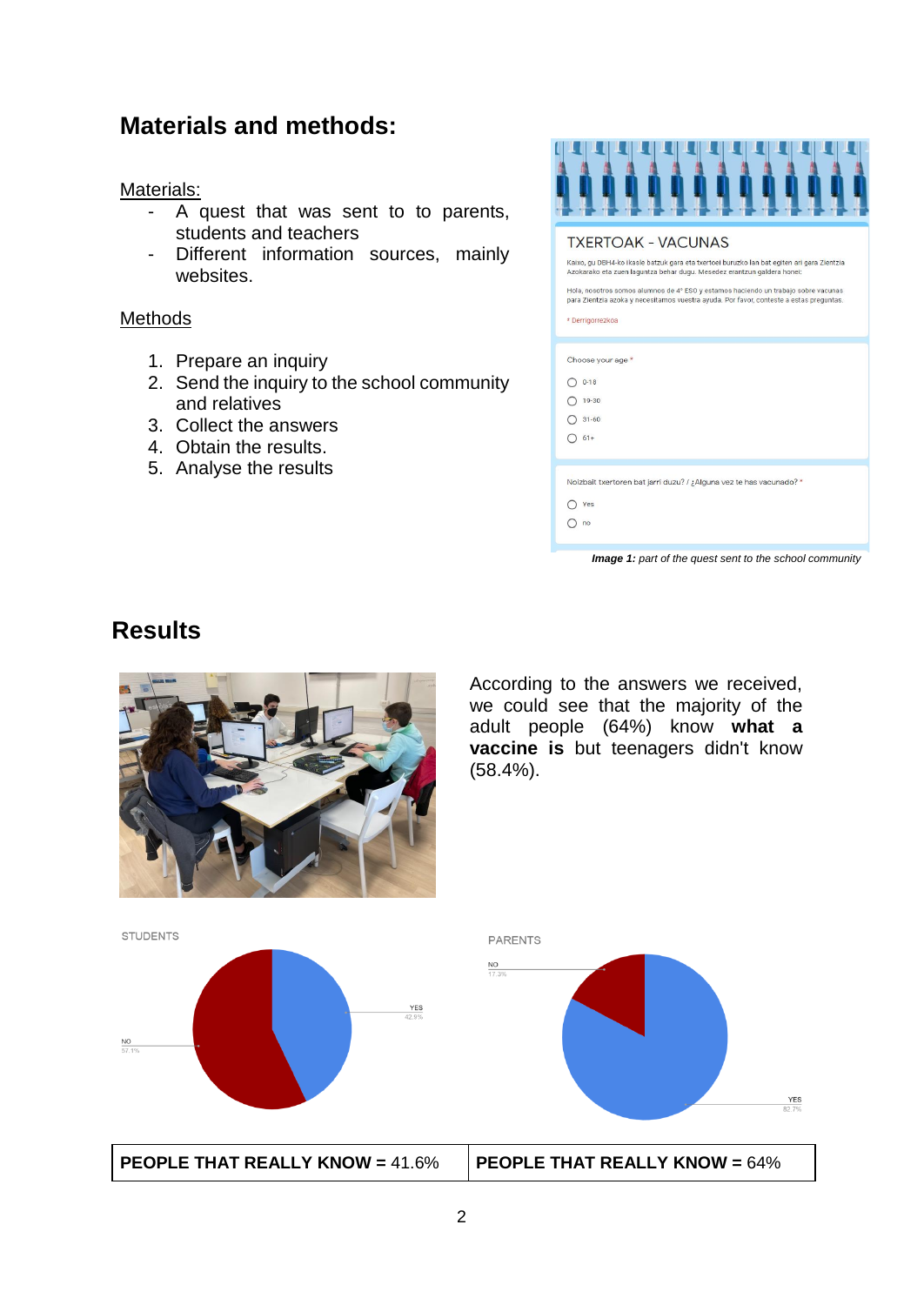The key question of this survey has been whether they know **how vaccines work** and what they know about them.

84.5% of adults answered yes. We received 175 responses on what they know about vaccines. Most of them know how they work (64%), for example, we have received responses such as:

*"The deactivated virus or some protein from it is injected so that the body identifies it and creates antibodies to fight against it. This way the next time you identify the same virus, the immune response will be faster and more effective!*

More than half of the students don't know it works, only 42% (which is good for us because this way we can make them learn about it).

Regarding to the **COVID-19 vaccine**, adults know more how it works than young people.

We also asked which were the most known pharmaceuticals that are manufacturing the Covid-19 vaccines.

Here are shown the results:



The most known brands for both students and parents are Pfizer, Moderna and Oxford. Most of the parents also find familiar Sputnik V and Astra-Zeneka, which are less known around the students. Lastly, Johnson's vaccine and the Chinese vaccines are the less known ones.

Finally, we asked the people **if they would take the current Covid-19 vaccine**. The possibilities were,

- yes,
- no,
- I need to think about it or
- I`d rather wait.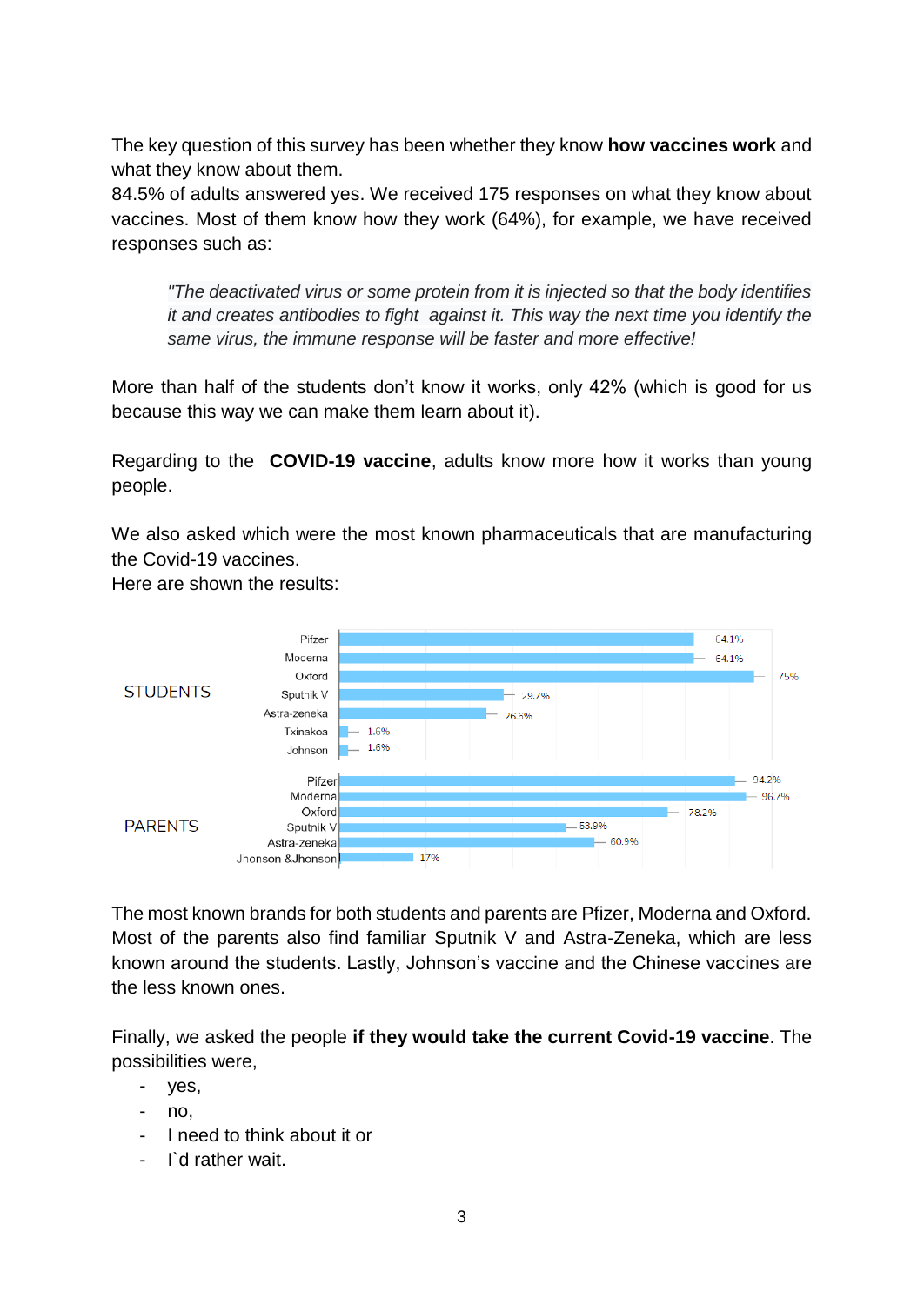More than half of the students would take the vaccine, very similar to the parents' answers, in their case, 64% of the people would take it.

Between 10% and 15% of the people in both groups would not take it. The main reasons for not vaccinating are the lack of confidence, unsafeness and misconceptions about the short time used to create the vaccine. Nearly 35% of the students would have to think about it first before making the decision.

A quarter of the parents either prefer waiting (16%) or have to think about it (9%).



### **Discussion**



Since we have seen that some people do not know how vaccines work, we whish to explain what they are, how they work and we add more concepts such as types of immunity response, the impact of vaccines against several diseases and the importance of the vaccines in the healthcare of the population (herd immunity).

#### **Description of what a vaccine is and how it works**

The aim of the vaccine is not to make people healthier, is to keep you away from getting sick, and this is done by teaching your body how to fight against viruses. A good comparison is a seatbelt on cars, you will be safe every time you wear it on. So the vaccine is a tiny weakened non-dangerous fragment of the harmful organism (virus or bacteria) and includes parts of the antigen. Then if the body encounters the real antigen later, as part of the real organism, it already knows how to defeat it.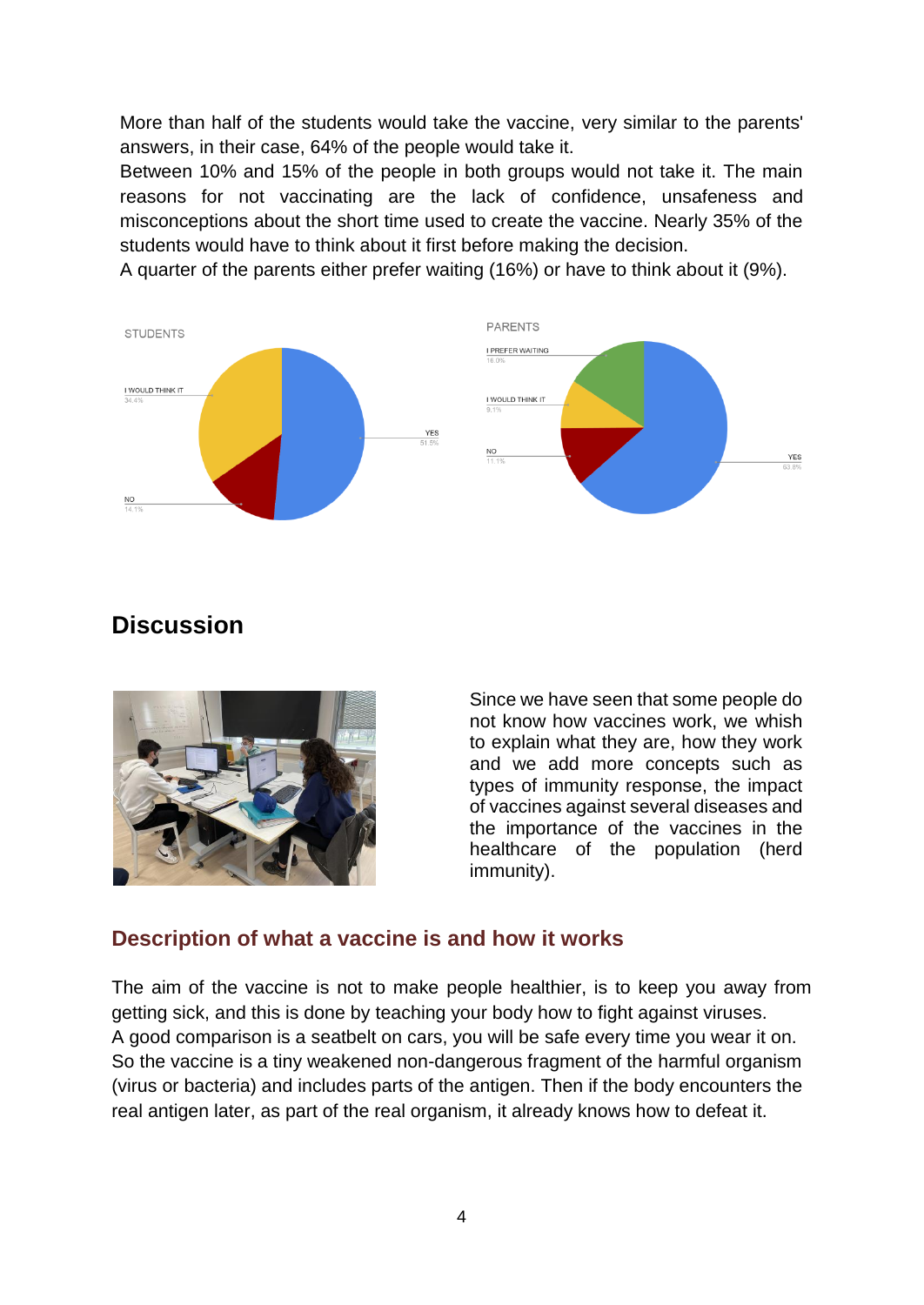

**Source: WORLD HEALTH ORGANISATION**

When a new pathogen or disease enters our body, it introduces a new antigen. For every new antigen, our body needs to build a specific antibody that can grab onto the antigen and defeat the pathogen.



#### **Types of immunity response**

*Active immunisation-* the body generates some defences (antibodies and special cells) to protect against infections. It takes longer to get full protection against the virus.

*Passive immunisation-* the antibodies are passed directly to immunised people. This allows for immediate protection, but this doesn't immunise you for a long time, only a few weeks or months. but these antibodies are passed from mother to child to protect the child for a time.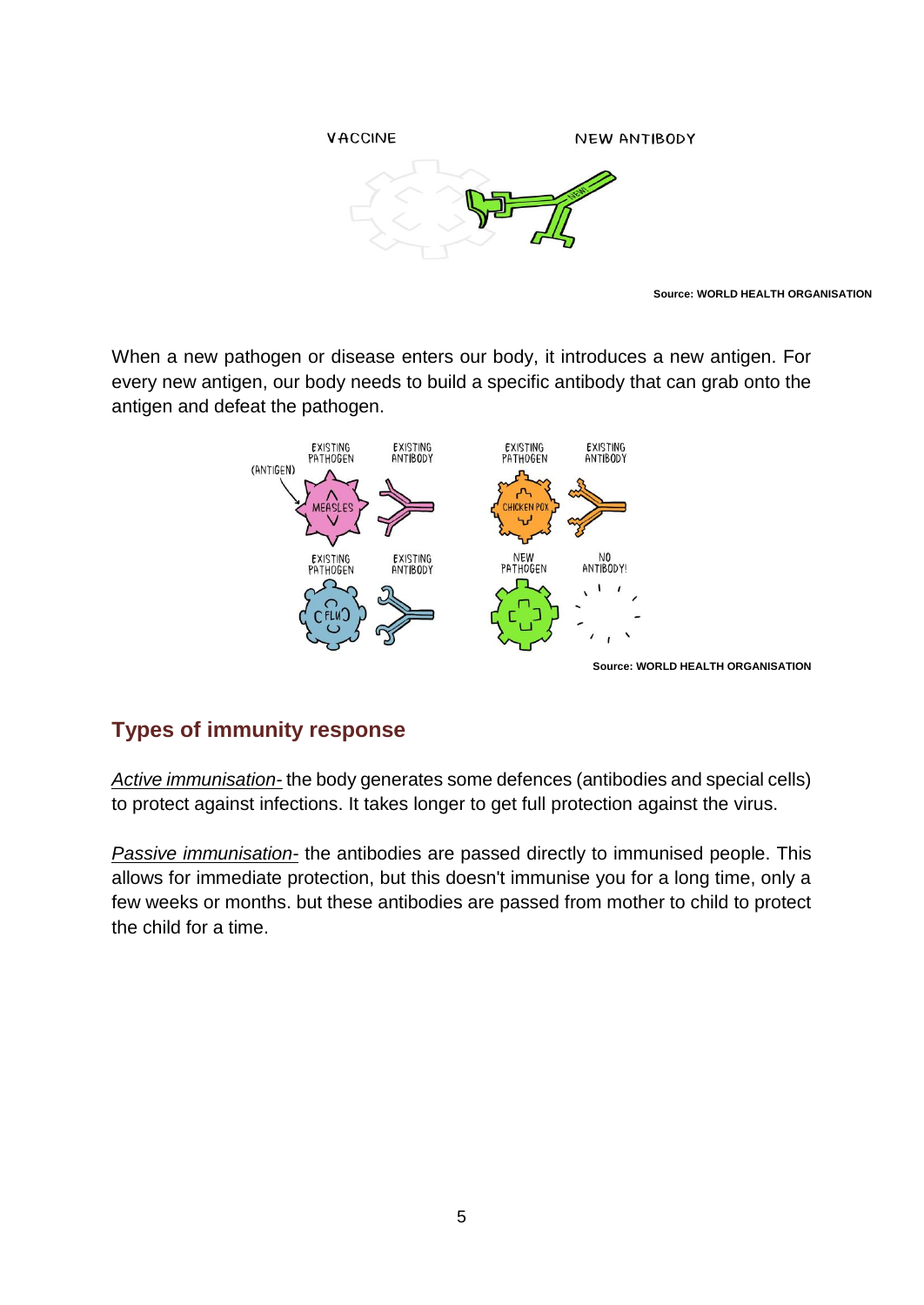#### **How vaccines act against several diseases**

Vaccines trick the immune system into thinking that an infection has entered the body, but it is only a dead one or a very weak one, so the immune system react creating antibodies acquiring this way an immune memory that will allow the body to recognize that infection or virus the next time that a real infection enters the body

An RNA vaccine consists of an **mRNA strand** that codes for a disease antigen. So the cells use this genetic information and antigens distributed in the cell surface so they are recognised by the immune system.

#### How an RNA vaccine works



**Source: BBC NEWS**

#### **Importance of the vaccines in the health of the population (herd immunity)**

Vaccines protect individuals and the whole community alike.

There are people who can't be vaccinated, due to some health issues they suffer. These people can still be protected, if a lot of people in their community are vaccinated, so if the people are immune, the pathogen won't circulate.

That's another reason to vaccinate, the more people who are vaccinated, the more protected the whole community is. This concept is called **herd immunity**.



A vaccine protects an individual...



Community vaccination protects the whole community, even those who can't vaccinate.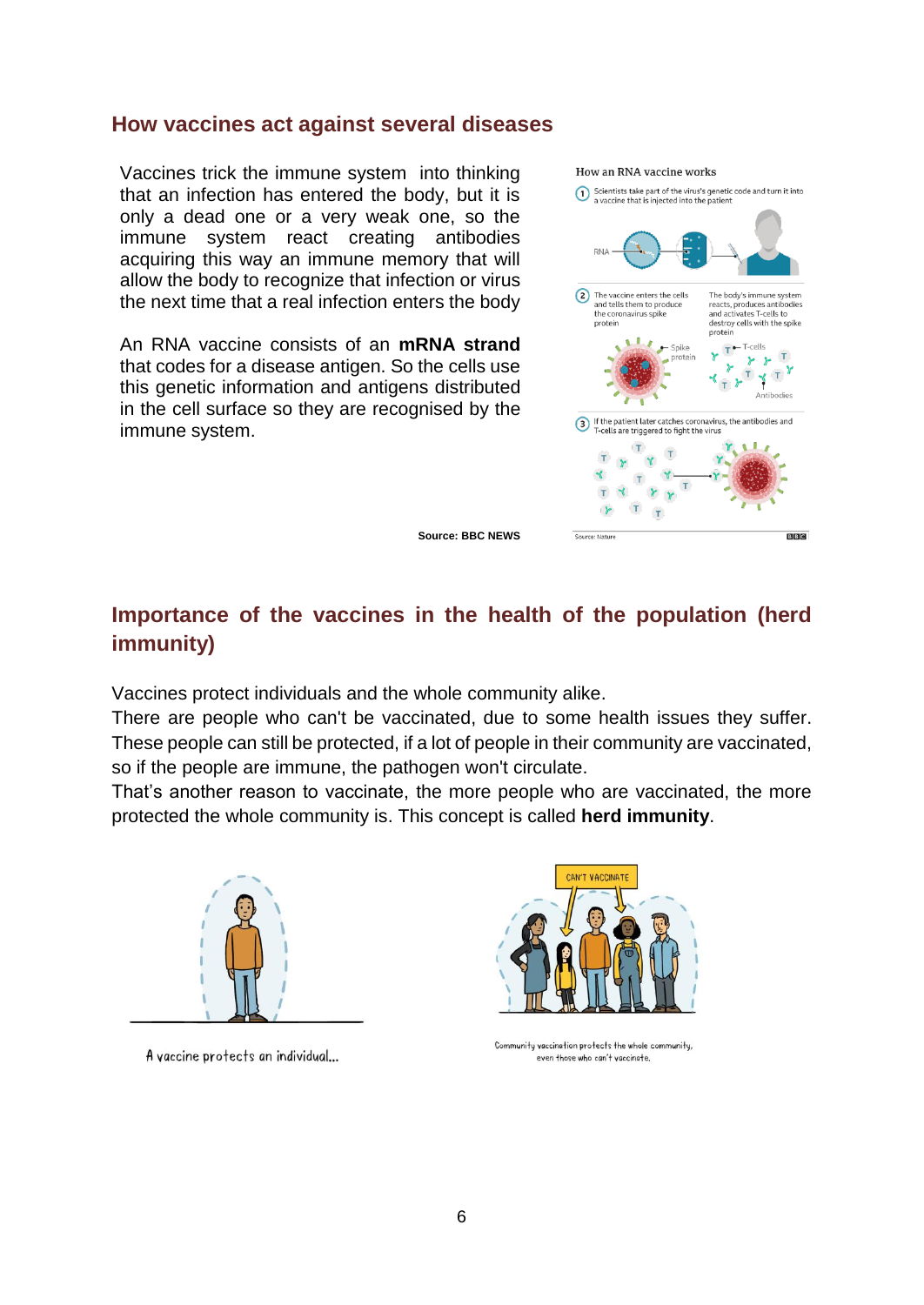### **Conclusion**

Overall, the project was difficult to carry out because we had to search for a lot of information and clarify our ideas. We also had to work well as a team, all the time fearing to be confined but te topic we choose was ideal to continue doing the project even if this should happen and this was a key point.

Regarding to our topic, we mainly have focused on how vaccines trigger the immune system, because this way, we can show people that vaccines are not harmful to the population.

It has also been very important to discover the different kinds of vaccines that we can find in the market and their manufacturing process.

We would also like to encourage people to take part in the mass vaccination campaigns that are being carried out as this is the only way to protect us as a society. May be, we could have done something different, but we thought that this was more interesting and with this project, we could also help the people.

Besides, the time we had was limited and we were rushing to get everything in time. If we had more time we could have improved some details.

In conclusion, our main difficulties were the lack of time and the large investigation this project carried. But, as we work well as a team we managed to complete all of our tasks and we are proud of our work.

#### **Acknowledgements**



Thank you all for taking the time to see our work, thanks to our mentor Itziar Urizar that helped us, thank you also to our teacher, Zorione, that helped us a lot to organize all the work and help us when we didn't know how to continue.

Thanks also to ZIENTZIA AZOKA for giving us a second opportunity, as last year we couldn't finish our project due to the COVID-19.

Besides, thanks to all the parents, teachers and students that spent time to answer our questions.

## **Bibliography**

#### General Information:

<https://www.parents.com/health/coronavirus/how-to-explain-vaccines-to-kids/> (Last seen:18/03/21,13:05) [The immune system and immunisation | Immunisation Advisory Centre](https://www.immune.org.nz/immunisation/immune-system-vaccination) (Last seen:18/03/21,13:06)